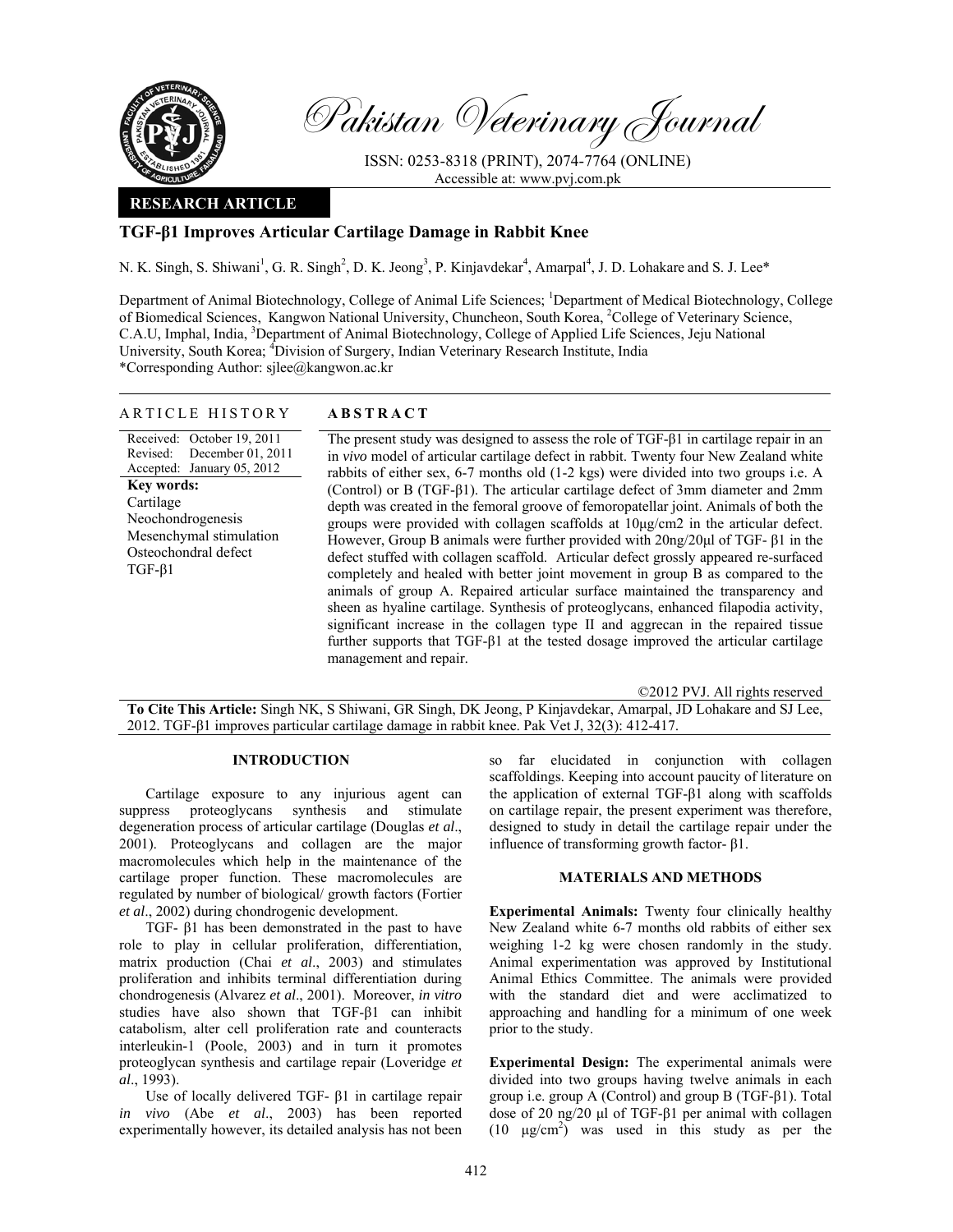recommendation and description given earlier by Singh *et al*. (2007). Each group had 12 animals; four animals from each group were sacrificed on day 15, 30 and 45 of the experiment. All animals were kept off feed for 24 h and water was withheld for 12 h before the start of experiment to ease the handling of animals.

**Operative procedure:** Operative procedure and postoperative management was followed as described by Singh *et al*. (2007) (Fig. 1). Briefly, after xylazine and ketamine anesthesia, left knee was aseptically opened and patella was dislocated to expose the patellar groove of the femur. With the help of hand held trephine (modified from stainless steel reamer whose diameter was 3 mm, depth 2 mm and thickness of the trephine blade was 0.095 mm) osteochondral tissue was harvested from femoropatellar groove and discarded (control).



**Fig. 1:** Assessment of cartilage repair based on International Cartilage Repair Society (ICRS) assessment scale given in table. 1.

**Evaluation of healing of cartilage was done on the basis of following parameters:** Gross-observation: Cartilage repair assessment chart (ICRS) was taken into consideration for gross evaluation of cartilage healing (Table 1). The ICRS system of assessment of cartilage repair has been developed from the work of Brittberg and Peterson described by Peterson *et al*. (2000). This is a 3 point scoring system in which protocol 1 is made to assess the filling of the cartilage defect where as protocol 2 is made to assess the quality of the new tissue (such fibrillation, roughness, smoothness, coloration and congestion) which was formed after the creation of the defect.

**Radiology:** Lateral and antero-posterior views of the test joint for all the animals were taken in the flexion and extension before and on d 15, 30 and 45 respectively.

**Histopathology and histochemistry:** Entire femoral condyles were harvested and specimens were fixed in 10% neutral buffered formalin and decalcified in 25% formic acid for histopathological examination. Presence and or production of proteoglycans and collagen in the repaired cartilage were assessed qualitatively under polarized-light condition at different time intervals using toluidine blue (TB) and Masson's trichome (MST) respectively (Singh *et al*., 2007).

**Surface electron microscopy:** The samples for surface electron microscopical studies were fixed in 2% glutaraldehyde. Hexamethyl disilazane (HMDS; Sigma Aldrich; Saint Louis; Missouri; USA) technique was used to dry the specimens (Singh *et al*., 2007). The specimens were observed at 5kv and the magnification range of the unit was calibrated using colloidal latex particles of 1µm size.

**Table 1:** Cartilage repair assessment chart (ICRS). ICRS scaling based description and score points

| Protocol                         | Detail                                   | Score          |
|----------------------------------|------------------------------------------|----------------|
| $\mathsf{I}: \mathsf{A}$         | In level with surrounding cartilage      | 4              |
|                                  | 75% repair of depth defect               | 3              |
|                                  | 50% repair of depth defect               | $\overline{2}$ |
|                                  | 25% repair of depth defect               | T              |
|                                  | 0% repair of depth defect                | 0              |
| 2: A                             | Macroscopic appearance                   |                |
|                                  | Intact smooth surface and glistening     | 4              |
|                                  | Fabrillated and rough surface            | 3              |
|                                  | Small, scattered, fissures or cracks     | $\overline{2}$ |
|                                  | Several, small or few but large fissures | T              |
|                                  | Total degeneration of grafted area       | 0              |
| в                                | Macroscopic appearance in coloration     |                |
|                                  | Transparency                             | 4              |
|                                  | Transparency with whitish ring           | 3<br>2         |
|                                  | Whitish opaque                           |                |
|                                  | Yellowish opaque and whitish ring        | T              |
|                                  | Reddish and whitish ring                 | 0              |
| C                                | Macroscopic appearance in relation to    |                |
|                                  | congestion of the area                   |                |
|                                  | No congestion                            | 4              |
|                                  | Slight congestion                        | $\frac{3}{2}$  |
|                                  | Mild congestion                          |                |
|                                  | Moderate congestion                      | $\overline{1}$ |
|                                  | Severe congestion                        | 0              |
| <b>Overall repair assessment</b> |                                          |                |
|                                  | Grade I normal                           | 12             |
|                                  | Grade II near normal                     | I I-8          |
|                                  | Grade III abnormal                       | 7-4            |
|                                  | Grade IV severely abnormal               | 3- I           |

**Quantitative real-time PCR for the chondrocyte specific cell type marker gene:** Cartilaginous tissue samples were collected from the repaired area of the femoral condyles and the total RNA was extracted using Trizol reagent according to the manufacturer's instructions. The sequences of primers were i.e. aggrecan (L38480.1); forward: 5'-CCAGACCGGCTACCCCGAC CC-3'; Reverse: 5'-CCAAGGGCGGCTTCGTCAGCAA A -3', collagen type II (S83370.1); forward: 5'-GGGTGG ACATAGGGCCCGTCTG-3'; Reverse: 5'-CTTGCTTCT GGGCGGGGCGTTG-3', Probe; 18S rRNA gene (NR002170); forward: 5'-AGTCGGCATCGTTTATGGT C-3'; Reverse:5'-CCGCGGTTCTATTTTGTTG-3'. 18S rRNA gene was used as an internal control. Fold change in the relative gene expression of target were determined by calculating the 2-∆∆CT (Pfaffl, 2001).

**Statistical analysis:** Differences between groups from different time interval were analyzed by one-way analysis of variance (ANOVA). Significant differences were detected (P<0.05) by Duncan's multiple range tests using a PC statistical package (SAS Institute Inc., 2002).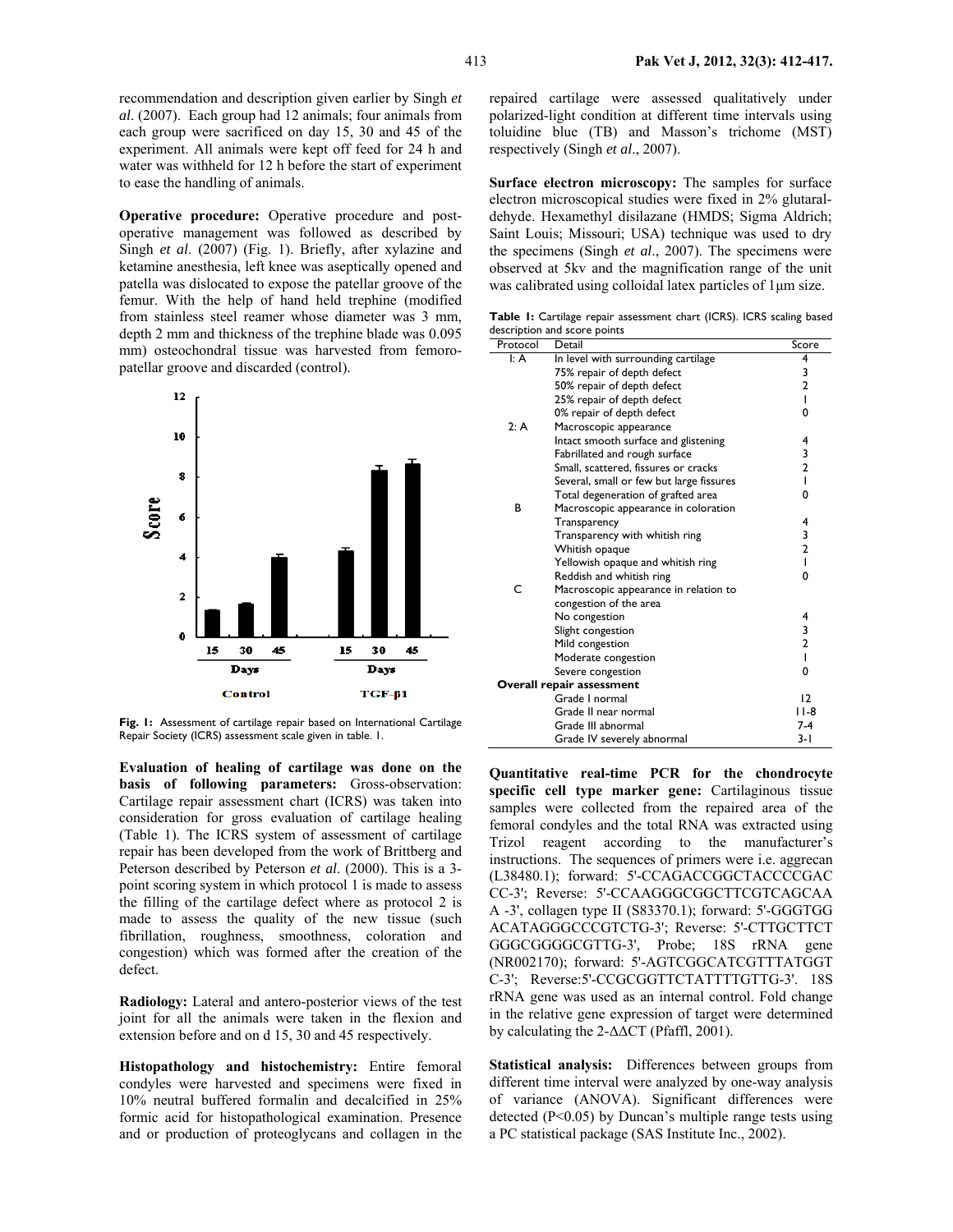**Assessment of cartilage repair (ICRS):** Group B (TGFβ1) was scored grade II compared to group A (Control) which scored grade III on 45th day of observation based on ICRS protocols and scaling (Fig. 2). Grossly, on d 15, the defect appeared quite fresh in group A with reddish clot along with thin white circular ring at the margins of the defect and congested adjacent femoral ridges. On d 15 in group B (TGF-β1) defect created appeared 25% filled up as compared to healthy articular surface. Though the formed tissue was irregular and white but articular surface appeared quite smooth, glistening with no hemorrhagic signs. Later on, the tissue further organized as healthy cartilaginous tissue on d 45 (Fig. 3).

**Radiological Evaluation:** On d 15 in group A (Control), the lateral radiographs showed discontinuity in the articular surface. There was marked decrease in the size of circular defect and area appeared radiolucent but hazy as compared to the cortex and surrounding bone on d 45. Defect appeared radiolucent in group B initially but later on it became almost invisible on d 45 and articular surface appeared completely restored radiologically (Data not shown).

**Histological Evaluation:** Extensively hemorrhagic region in the deep epiphysis that was observed on d 15 (Control) covered with thick fibrous connective tissue. On day 45, the surface connective tissue had reduced in amount with slight proliferation of the mesenchymal layer over the connective tissue. Bony spicules were also evident in the repaired region of the control group (Fig. 4).

Group B (TGF-β1) on day 15 showed defects filled with fibrin and overlaid by new loosely arranged fibroblasts with lots of neutrophilic infiltration. Early attempt to cover the granulation tissue by synovial mesenchymal cells was quite evident. Increased fibroblastic activity was noticed in the deeper layers however, there was disappearance of matured megakaryocytes. Fibrocellular reaction and the production of proteoglycan became prominently evident when visualized by Masson's trichome (collagen specific) and toluidine blue (proteoglycan specific). Defect was filled with fibro-osseous tissue (evident by osteoblast like cells) (Fig. 4) on d 45.

**Scanning electron microscopic (SEM) observation:** On day 45, salient features of cartilage healing on SEM included surface contour, surface quality, presence of cells (chondroblast, chondrocyte, and lacunae), orientation of collagen fibers and blood vessels. Periphery of the defect showed a number of cells with filopodia (Fig. 5). These cells appeared to be in active multiplication phase as progressing towards the defect.

In group B (TGF-β1), the junction of defect at lower magnification appeared hillocky with hollows and prominences. At higher magnification the dense area showed collagenous projections and cells with filopodia showing its higher activity. At lower magnification the area appeared as trabeculated with the formation of dense trabeculae connected with each other leaving hollows in between giving an impression of unorganized osseous/ cartilaginous structure (Fig. 5).

**Quantitative real-time PCR for he chondrocyte specific cell type marker gene:** Fold change in the relative gene expression pattern of collagen type II and aggrecan during the healing process in the presence TGFβ1 was found to have increasing trend However, an increase in the expression pattern of aggrecan invariably followed expression pattern of collagen type II (Fig. 6). It was observed that the expression of both the chondrocyte specific gene showed significant increase (P<0.05) soon after d 15.



**Fig. 2:** Operative procedure depicting formation of defect in the femoro-patellar groove with the hand held trephine. 1) Harvesting osteochondral tissue, 2) Showing osteochondral defect, 3) Showing harvested osteochondral tissue and 4) Closing the knee joint after repositioning of the patella.



**Fig. 3:** Macroscopic appearance of articular cartilage defect during repair process. Control: d 15: Reddish clot along with thin white circular ring; d 45: Slight presence of blot clot towards one edge of the defect. TGF-β1: d 15: Gap appeared slightly below the normal articular cartilage; d 45: Gap filled up completely. Color of the defect appeared same as the healthy articular cartilage.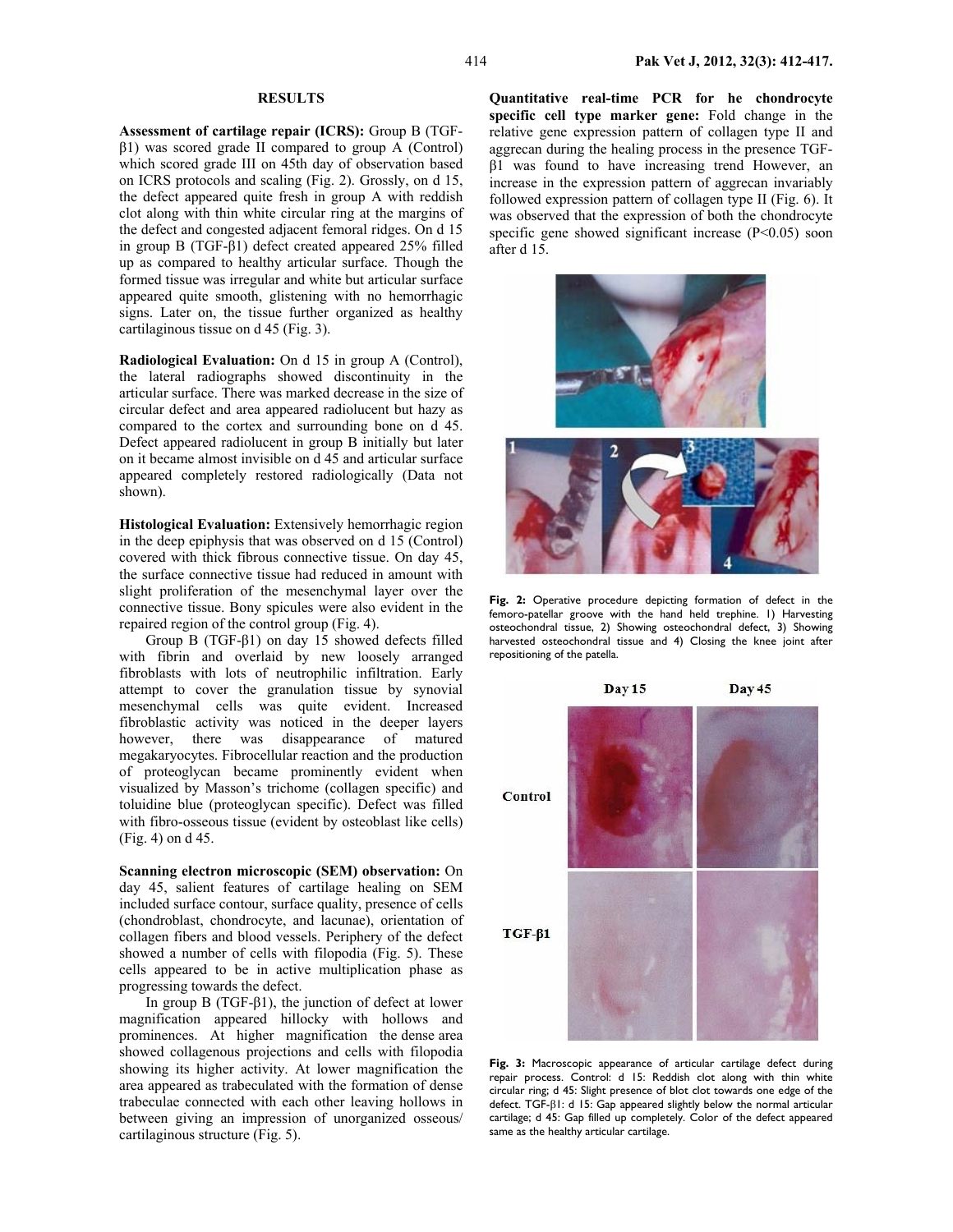

**Fig. 4:** Histological observations of articular cartilage during repair process. A. (Control - d 15): Hemorrhage (H) in the epiphysis of the defective region covered by fibrous tissue (F). B. (Control- d 45): Mesenchymal cells (arrow) lining the surface of the defect and indicating underlying bone (B) and peripheral chondrocytes (C) of the cut end of the defect. H&E X 80. C. (TGF-β1-d 15): Fibrinocellular reaction (F) seen prominent. MST X 100. D. (TGF-β1-d 45): Chondrogenesis (C) in the central portion of the gap showing intense proteoglycan (P) production: TB X 100.



**Fig. 5:** Surface electron microscopic evaluation of articular cartilage repair on day 45. A. (Control): Proliferation of mesenchymal cells (MC) in the defect and the cell showing circular arrangements towards the defect indicating peripheral chondrogenesis (PC). X 500. B. (TGF-β1): Defect showing relatively dense prominent areas which had fine projections with newly formed chondrocytes forming filopodia's between themselves (arrows) indicating cartilage stimulation (CS) in the region of the defect. X 500. C. Developing filopodia's between the chondrocytes (arrows) shown in higher magnification. X 1000.

## **DISCUSSION**

Osteochondral lesions such as Osteo-chondritis dessicans (OCD) in clinical patients develop over time and the responses of those tissues may be different compared to the experimental situation where the defect created was repaired immediately as in our study. We followed six weeks duration to study the healing capacity of cartilage, defect of appropriate size that normally does

not heal without some form of treatment (Brittberg and Winalski, 2003). Moreover, we studied healing for six weeks duration as this has been demonstrated as sufficient time points for the detection of complete healing of cartilage defect (Brittberg and Winalski, 2003).

The fibrous materials developed along the cut edges, but it was not well recognized and organized only in the depths of the defect (Shapiro *et al*., 1993) in the control animals. Grossly, slight bluish white tinge was noted in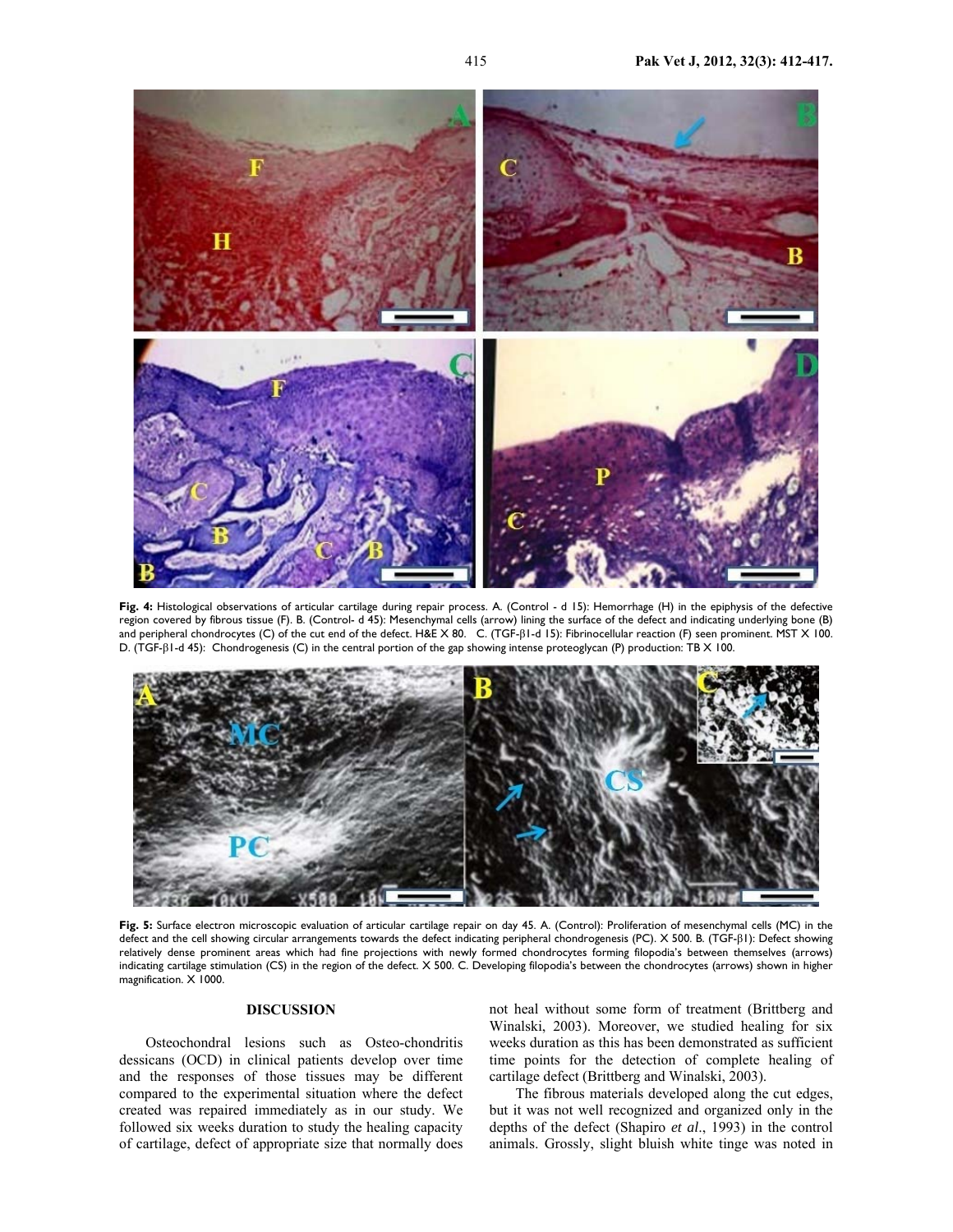the repaired tissue without any signs of hemorrhage which might be attributed to the action of TGF-β1 on fibroblast. Significant increase  $(P<0.05)$  in the aggrecan and collagen type II gene in this study supports the hyaline production which was indicated as bluish white tinge grossly in the present study. TGF-β1 is known to cause increase in the cellular mRNA for connective tissue growth and stimulate connective tissue cell growth and extracellular matrix (Grotendorst, 1998) and increase the production of aggrecan and collagen type II factors to induce hyaline production. Role of fibroblast and other progenitors such as bone marrow elements have been documented to undergo differentiation either to chondroblast, osteoblast and adipoblast under the influence of certain growth factors (Shuler *et al*., 2000; Singh *et al*., 2007).



**Fig. 6:** Quantitative real-time PCR for the chondrocyte specific cell type marker gene during healing of full thickness defect at different point of time. \*Indicates a significant difference (P<0.05) within an item compared with the undifferentiated (d 0) cells.

Neo-cartilagenous tissue was radiolucent radiographically and the continuity of the articular surface was in restoration and progression suggested progressive healing in general. Diameter of the defect, with the progress in the healing process, appeared to decrease significantly and the defect became hazy suggested the presence of osseous and chondroid cells (Shapiro *et al*., 1993) in the formed fibrous mass. Increased density at the periphery of the defect revealed the initiation of healing process however, slow and the defect could not be repaired completely in the control animals.

Lateral radiograph showed complete restoration of articular surface of the defect in group B (TGF-β1). Gradual decrease in the size of the defect was viewed in the lateral radiograph of group B animals which further suggested sequential healing process (Singh *et al*., 2007) that seems to hasten up under the influence of TGF-β1 (Lind, 1996). And the entire process in turn would have increased extracellular matrix in the process of chondrogenesis. However, the chondrogenic tissue appeared radiolucent probably because of the nascent and immature cluster of chondroblasts.

Articular defect gets filled up initially with blood clot (Shapiro *et al*., 1993) leading to fibrin network (Singh *et al*., 2007) formation and pooling of pleuripotent cells from marrow and cut margins of the synovial membrane

(Dreher, 1982). Percent increase in the repair of the defect depth could be attributed to the proliferation and differentiation of mesenchymal cells to osseous tissue (Singh *et al*., 2007) and moreover it has also been documented earlier that the use of TGF-β1 for cartilaginous tissue development generally end up with forming osseous tissue or produce side effects which could end up in a bone production (Singh *et al*., 2007). Osseous formation and congested region in the defect was quite evident histologically in our study depending on the stage of the trauma or repair. Congested areas in the defect assumed a smooth and glistening surface over the period treatment in the animals (group B) which have been treated with TGF-β1 and such improvement might be attributed to the increase in the cellular mRNA of TGF-β1 (Grotendorst, 1998) and anti-inflammatory action TGF-β1 (Shuler *et al*., 2000). Significant increase in total aggrecan and Collagen type II genes as indicated in the real time quantification in the present study apparently indicated that there might have been higher cellular m RNA production of TGF-β1.

The periphery of the defect showed number of cells (chondroblast) in active multiplication phase progressing towards the defect center (Shapiro *et al*., 1993) in electron microscopy. Multiplying cells appeared to have cellular projections termed as filopodia at higher magnification. At lower magnification the area appeared as dense trabeculae with hollows in between indicating the presence of cartilaginous structure (Horas *et al*., 2003).

Hillocky surfaces as per the electron microscopy have been reported to be invariably rough or knobby. Fine projections, which were observed extending towards the hollows, would have been either filapodia or fine collagen, synthesized by the chondroblasts (Suso *et al*., 2004).

Expression of aggrecan and collagen type II on different days of healing of full thickness defect apparently shows the magnitude of TGF-β1 in mediating certain signaling pathway (Wnt) and instigating the chondrocyte differentiation for the repair process (Zhu *et al*., 1999). The expression patterns that indicated proper healing were in synergy with the macro and microscopic observations of the present study. Conclusively, TGF-β1 improved cartilage repair and yielded tissues equivalent to hyaline cartilage however, TGF-β1 needs to be further researched in clinical settings such as autografting and autologous chondrocytes transplantation.

**Acknowledgement:** The work was partly supported and facilitated with the grants from Indian Council of Agricultural Research, Department of Biotechnology (BT/PR10040/MED/31/12/2007), New Delhi, India and National Research Foundation of Korea (Grant No. 120110393).

#### **REFERENCES**

- Abe T, Yamada, H Nakajima, H Kikuchi, T Takaishi, H Tadakuma, T Fujikawa and K Toyama, 2003. Repair of full-thickness cartilage defects using liposomal transforming growth factor  $-$  β1. J Orthop Sci, 1: 92-101.
- Alvarez J, J Horton, P Sohn and R Serra, 2001. The perichondrium plays an important role in mediating the effects of TGF-beta1 on endochondral bone formation. Dev Dyn, 221: 311-321.